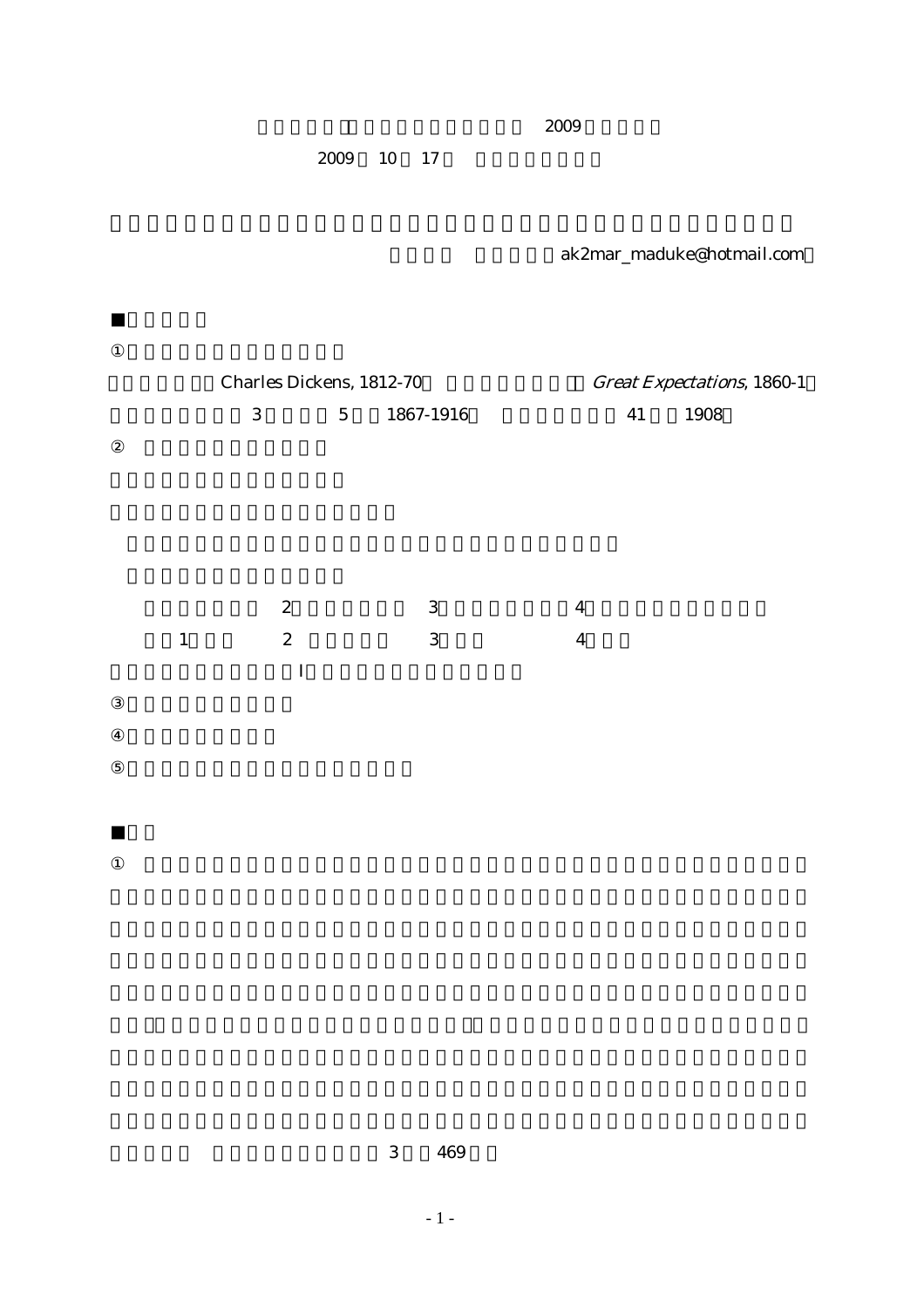My father's family name being Pirrip, and my christian name Philip, my infant tongue could make of both names nothing longer or more explicit than Pip. So, I called myself Pip, and came to be called Pip.

I give Pirrip as my father's family name, on the authority of his tombstone and my sister – Mrs. Joe Gargery, who married the blacksmith. As I never saw my father or my mother, and never saw any likeness of either of them (for their days were long before the days of photographs), my first fancies regarding what they were like, were unreasonably derived from their tombstones. The shape of the letters on my father's, gave me an odd idea that he was a square, stout, dark man, with curly black hair. From the character and turn of the inscription, "Also Georgiana Wife of the Above," I drew a childish conclusion that my mother was freckled and sickly. (*Great Expectations*, 3.

③ Ours was the marsh country, down by the river, within, as the river wound, twenty miles of the sea. My first most vivid and broad impression of the identity of things, seems to me to have been gained on a memorable raw afternoon towards evening. At such a time I found out for certain, that this bleak place overgrown with nettles was the churchyard; and that Philip Pirrip, late of this parish, and also Georgiana wife of the above, were dead and buried; and that Alexander, Bartholomew, Abraham, Tobias, and Roger, infant children of the aforesaid, were also dead and buried; and that the dark flat wilderness beyond the churchyard, intersected with dykes and mounds and gates, with scattered cattle feeding on it, was the marshes; and that the low leaden line beyond, was the river; and that the distant savage lair from which the wind was rushing, was the sea; and that the small bundle of shivers growing afraid of it all and beginning to cry, was Pip.

"Hold your noise!" cried a terrible voice, as a man started up from among the graves at the side of the church porch. "Keep still, you little devil, or I'll cut your throat!"  $(Great$  Expectations, 3-4.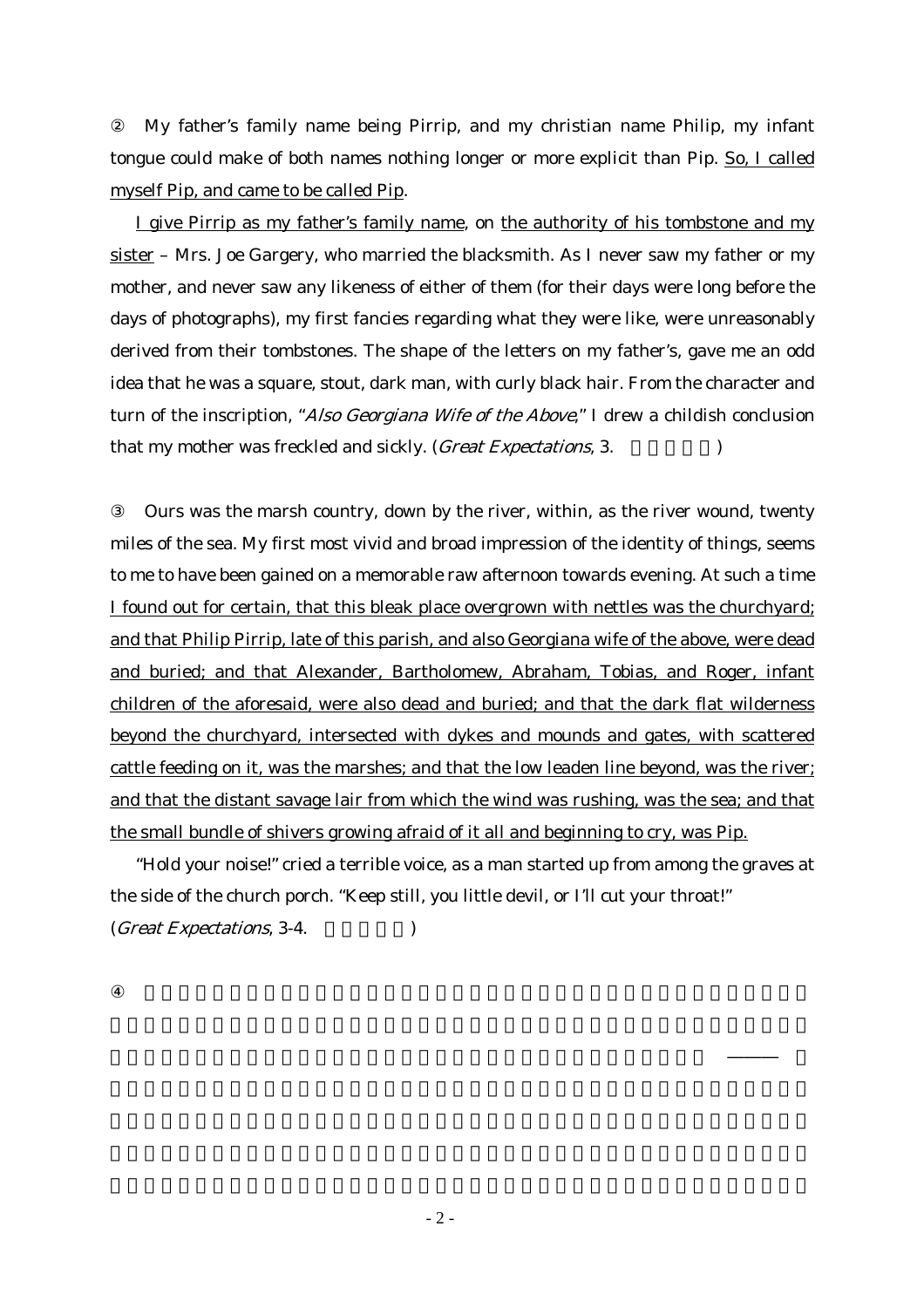$\bf435-36$ 

 $\sim 2005$ 

 $2005[1999]$ 

 $\sim 2008$ 

 $2004$ 

 $2002$ 

 $\sim 2001$ 

 $591-92$ 

 $\sim 2008$ 

http://texts.at.infoseek.co.jp/page4.html .

2004

529

 $\sim 1996$ 

1993

- 3 -